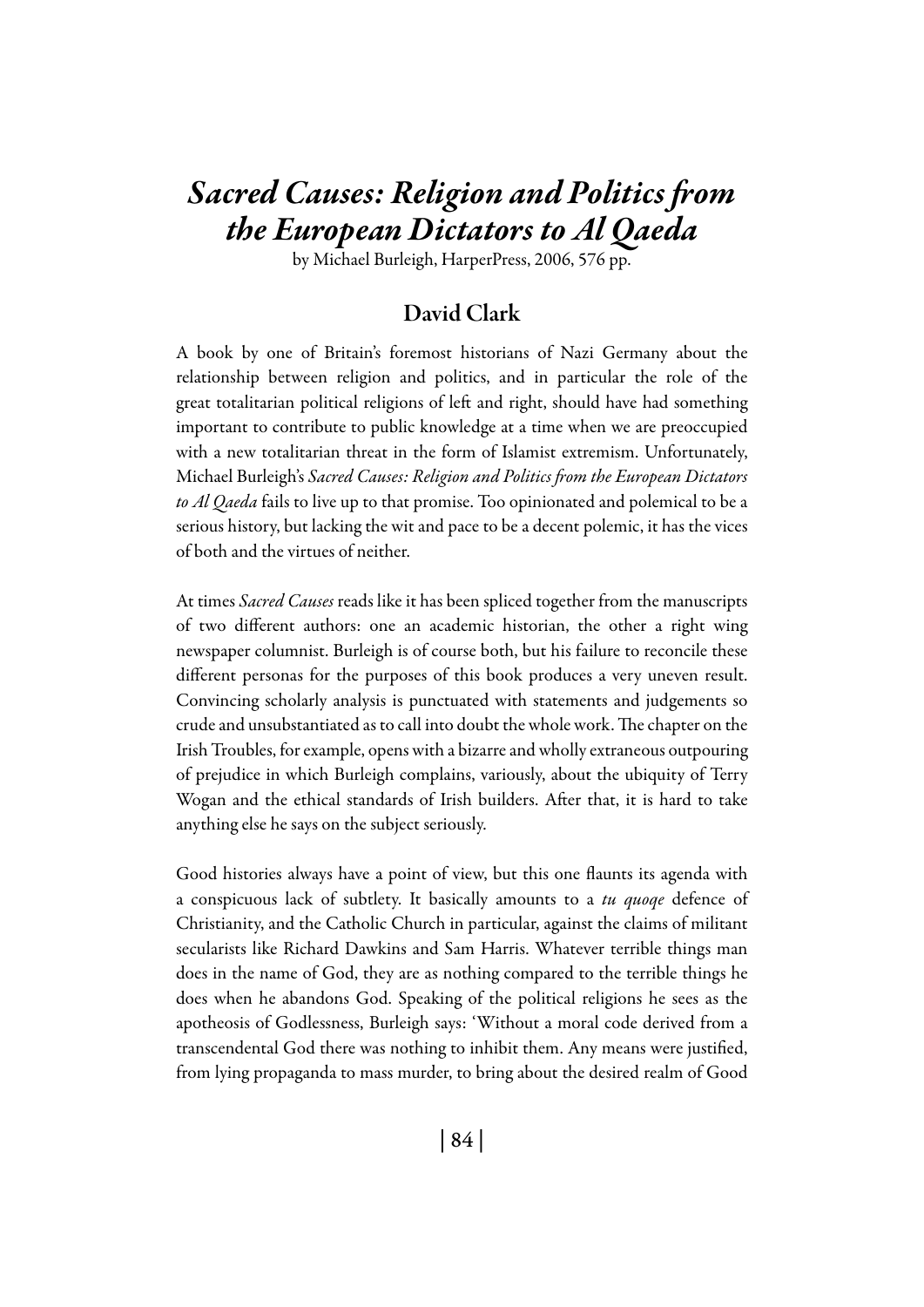### Clark | Burleigh in Totalitarianism

on earth, that being the key to the moral insanity that Communism and Nazism unleashed on the world.' This passage is the essence of his case.

It is possible even for fair-minded atheists to sympathise with religious believers when faced with the modern secularist onslaught. Dawkins in particular comes across as shrill and unreasonable in his insistence that religion has no redeeming qualities. By way of a rejoinder, Burleigh cites Roy Hattersley to good effect when he asks, 'when have committed rationalists ever operated soup-kitchens, hotlines for the suicidal or hostels for crack addicts?' In its long and complex history, religion has inspired the best as well as the worst of what humanity has to offer. In this it has much in common with socialism (unlike fascism, which has never inspired anything but wickedness).

But Burleigh goes too far in glossing over the misdeeds of the established religions. The past is littered with examples of 'lying propaganda' and 'mass murder' deployed with divine justification. If anything, those possessed of a belief in their heavenly mandate are even less likely to feel inhibited than those who expect themselves to be held to earthly account first and last. Their higher purpose trumps all mortal considerations. That was certainly the view of Mohammed Atta and his homicidal associates on 9/11. The 'moral insanity' we face today is not one advanced in the name of a political religion, but in the name of religion pure and simple.

Burleigh is at his most interesting when he details the ways in which Communism, Fascism and Nazism mimicked religious practices and narratives, with the Party replacing the Church, class/nation/race providing a chosen people and the leader elevated to the status of God. His argument that these movements were in effect substitute religions is convincing and supported by a wealth of detail.

The weakness is that Burleigh fails to follow his line of reasoning to conclusions that would be difficult to reconcile with his wholly benign view of religious faith. In his treatment of Nazism, for example, he fails to acknowledge the extent to which its racial anti-Semitism built on centuries in which theological anti-Semitism had been officially encouraged by Catholics and Protestants alike. Indeed, he seems to regard them as unrelated, describing the latter as 'anti-Judaism' and the former as 'newfangled anti-Semitism.' At a more fundamental level he refuses to acknowledge the extent to which the totalitarian idea was made possible by the rise of monotheism with its insistence on One God/One Truth.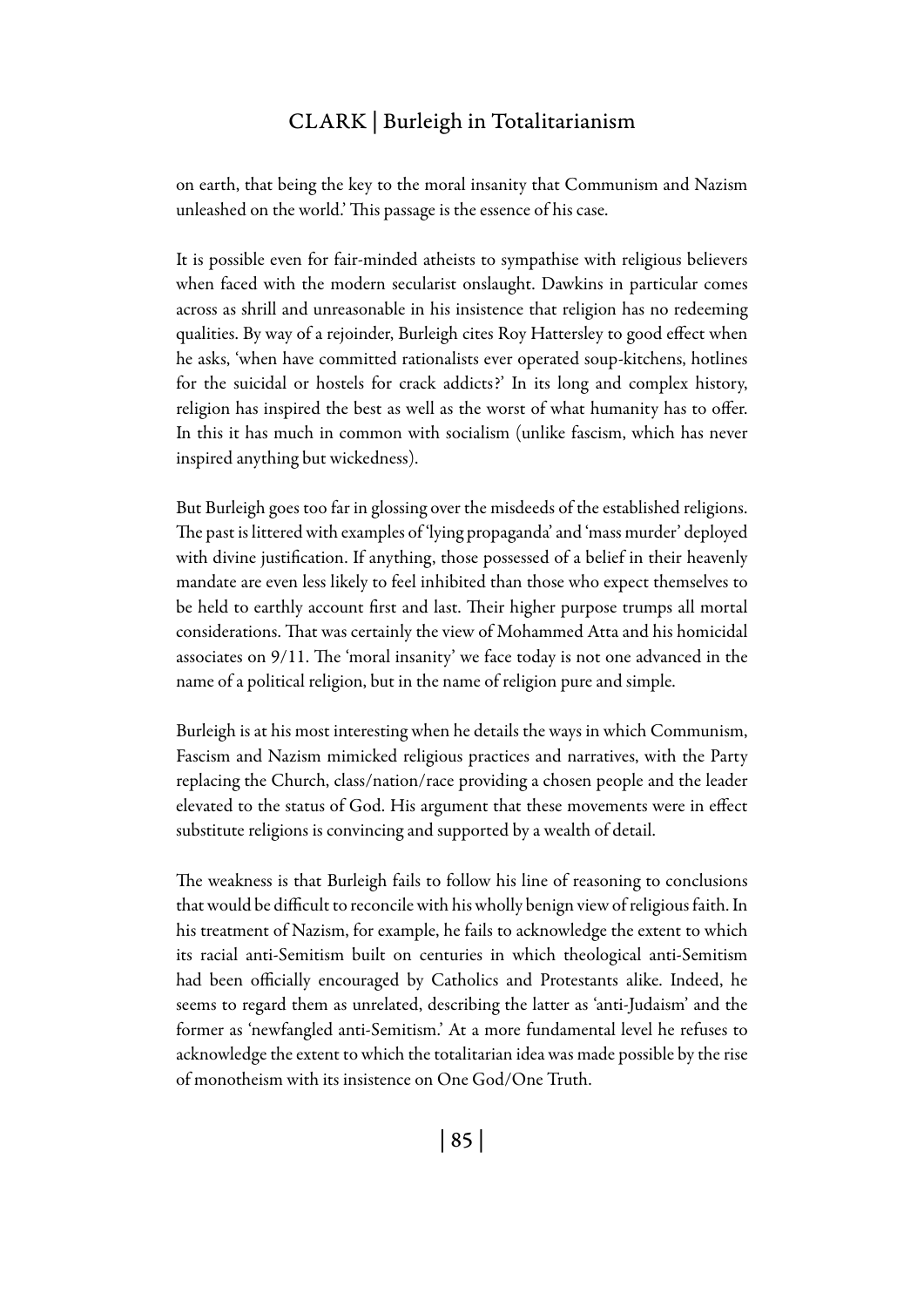#### Democratiya 8 | Spring 2007

The Moses who had three thousand idolaters slaughtered at the foot of Mount Sinai had no more respect for freedom of conscience than the murderous dictators of the twentieth century. Mainstream currents of religious thought have of course come a long way since then, but it has taken centuries in which violent persecution was the norm, and the journey remains far from complete. The changes that have happened have been the result of lived experience and the demands of non-believers which have obliged mainstream faiths to ditch significant chunks of their own scriptures.

Even so, evidence of monotheistic intolerance can still be found, and not just on the Islamist fringe. Muslims who took to the street to demand the banning of the Danish cartoons were no different in essence from Protestant evangelicals who took to the picket line to demand the banning of *Jerry Springer: The Opera* or Sikh protestors who forced the closure of the play Dishonour in Birmingham. All insisted that their religious sensibilities were more important than freedom of expression and that their faith should be imposed on the public realm. Pressure to enforce Sharia law has a direct counterpart in Dominion Theology, the belief that national legal systems should be based on the Ten Commandments advocated by influential sections of the Christian Right in America.

The recent row about gay adoption shows that even mainstream religious leaders are susceptible to the belief that divine right puts them above man-made law. The new rules will not force anyone to engage in sexual practices that are inconsistent with their beliefs, but that misses the point. What these leaders were demanding was the right to impose their sexual morality on others through a policy of discrimination. Religious conservatives of all stripes seem to find it particularly difficult to keep their noses out of other people's bedrooms. They also wallow in victimhood when they are told to mind their own business. Burleigh does this when he complains about the fact that when Rocco Buttiglione was prevented from becoming EU Commissioner responsible for equality on the perfectly reasonable grounds that he didn't believe in equality for women or gays.

The final chapter, dealing with 9/11 and the rise of Islamist terrorism, ought to have been the most compelling. But by this stage all pretence at academic rigour has been abandoned and Burleigh deems it sufficient to cite the Daily Mail in order to establish a point. His analysis is disappointingly unoriginal and he gives partial support both to the hysterically silly 'Eurabia' thesis and to the fallacious concept of 'Islamo-Fascism.' The latter is particularly regrettable, given Burleigh's historical specialism, not because it implies moral equivalence, which is at least arguable,

| 86 |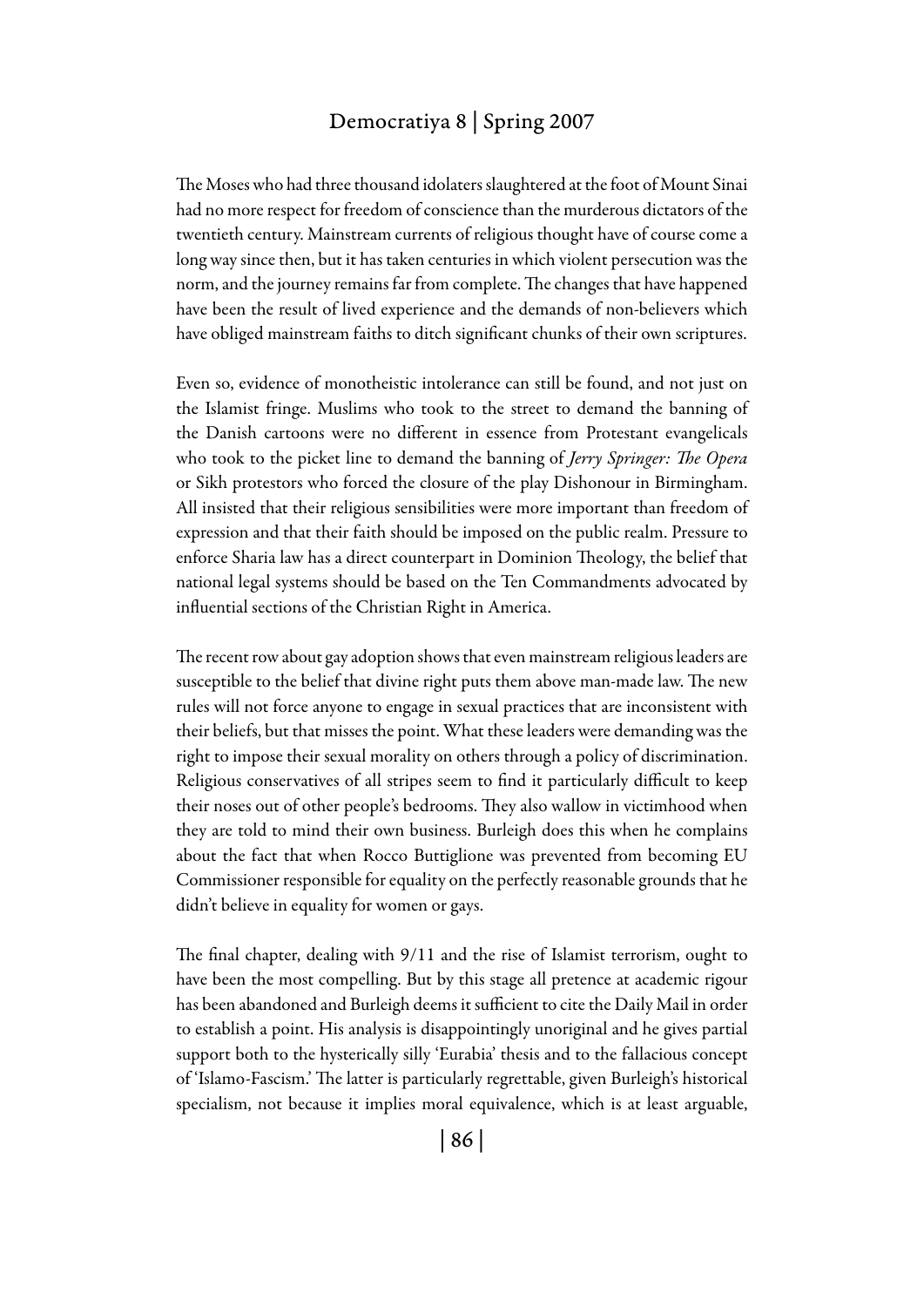#### Clark | Burleigh in Totalitarianism

but because accurate analysis is the key to coming up with successful policy prescriptions. The 1930s are a bad guide for how to fight Islamism, something we surely know by now. Fascism and Nazism were doctrines of nation, race and state, whereas Islamism is transnational, multiracial and stateless. The tools required to defeat it are necessarily different.

The most interesting aspect of the concluding chapter is the confusion it reveals in the Christian conservative response to 9/11. Quite properly, Burleigh warns of the dangers of appeasing Islamists by allowing them to establish 'extra-territorial moral and legal enclaves where the writ of the Western secular state no longer runs.' Yet in other passages he condemns secularists for encroaching on the prerogatives of the Church and undermining its role in welfare and education. Are these not autonomous moral enclaves? And where does this leave the role of faith education?

At times Burleigh sounds like the sort of progressive liberal he witheringly dismisses elsewhere in the book, taking Islamists to task for their misogyny and homophobia. Perhaps the Devil really does have all the best tunes, at least when it comes to taking on al-Qaeda. But he can't keep it up for long and soon relapses into complaining about public drunkenness, 'the vulgarly queer Graham Norton,' 'the homosexualisation of the clergy' and our 'freakish obsession with deviant sex.'

He even has a Jerry Falwell moment in which appears to blame western society for provoking al-Qaeda with its decadence. It is worth quoting at length:

Mass tourism has become the means whereby affluent Westerners, who are ignorantly indifferent to local sensibilities, have established outposts of their way of life on the coastal fringes of more traditional cultures. Instead of getting blind drunk in Birmingham, Benidorm or Bremen they do it in Eilat, Marrakech or the Maldive Islands. Moderate Muslims say this is no bad thing and that the natives gradually get used to it, but then they are part of a privileged elite that does not have to encounter such horrors on a daily basis. Satellite television enables people in the remotest societies to access such ghastliness as MTV where even wild animals are not safe from being stuffed down teenage trousers, in the mindless antics of those American teenagers whom Michael 'Halloween' Myers has not yet murdered. Joking apart, international corporations, whose lack of local legal anchorage and arrogance appals as many on the right as on the left, leave their sordid traces on virtually every society on the planet, notwithstanding their commercials